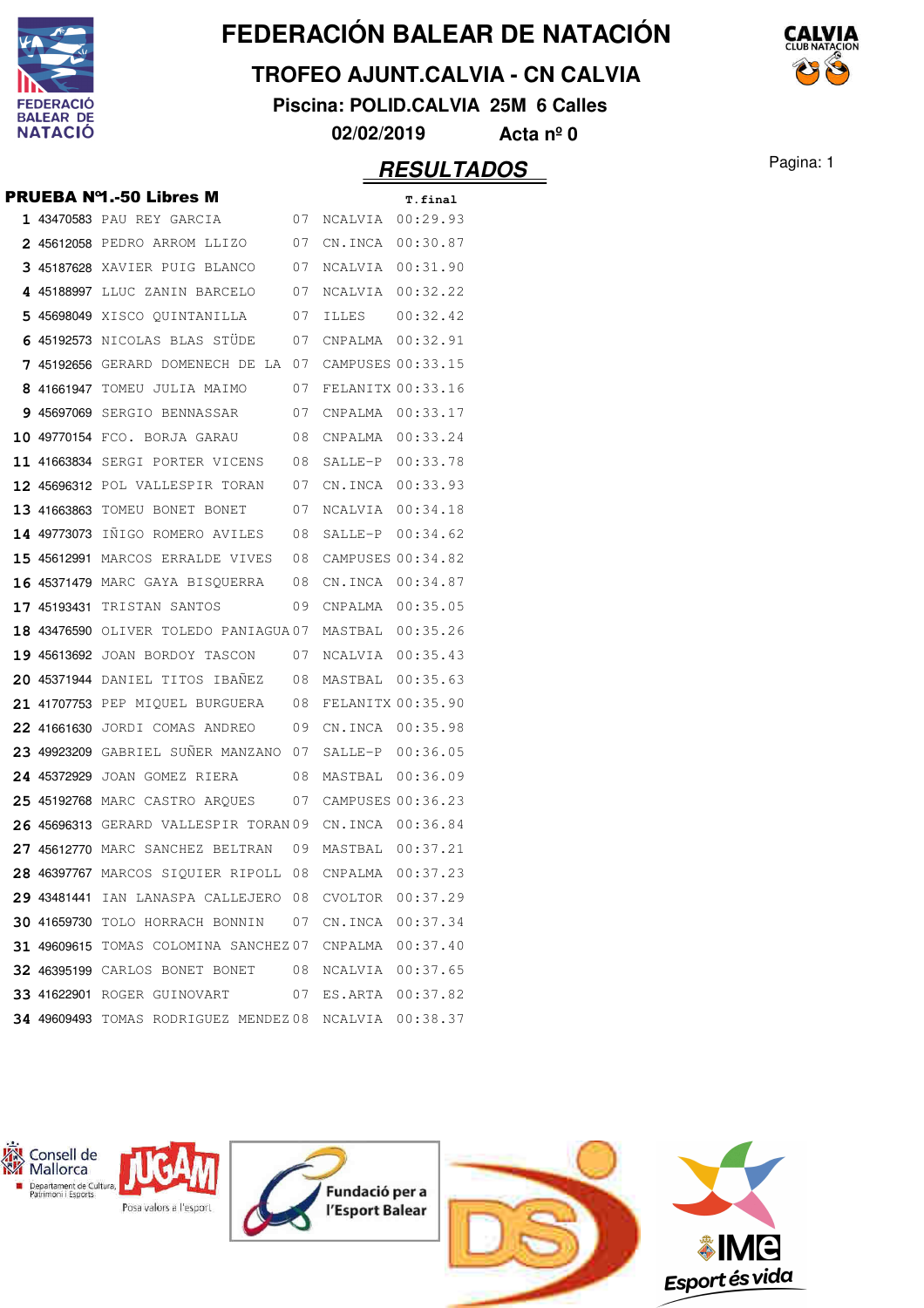

## **TROFEO AJUNT.CALVIA - CN CALVIA**

**Piscina: POLID.CALVIA 25M 6 Calles**

**02/02/2019 Acta nº 0**

## Pagina: 2 **RESULTADOS**

|             | <b>PRUEBA Nº1.-50 Libres M</b>               |    |                   | T.final  |
|-------------|----------------------------------------------|----|-------------------|----------|
|             | 35 45611301 JORGE NUÑEZ BALDOMIR 08          |    | ILLES             | 00:38.57 |
|             | <b>36 45188868 ALVARO MADRID GUERRERO 08</b> |    | NCALVIA           | 00:38.62 |
|             | 36 41664607 IVAN CASANOVAS ROCA              | 09 | ILLES             | 00:38.62 |
|             | <b>38 43474250</b> Adrian bauza              | 07 | MASTBAL           | 00:38.79 |
|             | 39 45187468 AXEL JUAN HARO PEREZ 08          |    | CAMPUSES 00:38.83 |          |
| 40 49919636 | MIQUEL DAVIU BALLESTER09                     |    | LLUCMA            | 00:39.18 |
|             | 41 41710180 SIMON MORRO KRUEGER 09           |    | CN.INCA           | 00:39.21 |
|             | 42 49609504 VALENTIN DE TORO                 | 08 | MASTBAL           | 00:39.27 |
|             | 43 00342128 NICOLAS HUTHER                   | 08 | CVOLTOR           | 00:39.35 |
|             | 44 45189993 MARC TORO GARCIA                 | 08 | NCALVIA           | 00:39.44 |
|             | <b>45 45190073</b> ERIC CAMINO GARCIA        | 08 | MASTBAL           | 00:39.54 |
|             | 46 43477211 ALBERTO EGEA RUIZ                | 07 | SALLE-P           | 00:39.65 |
|             | 47 45693044 CLAUDIO ASCANIO SAIZ             | 08 | NCALVIA           | 00:39.67 |
|             | <b>47 45692114</b> NAOKI MONTORO ORIDE       | 09 | NCALVIA           | 00:39.67 |
|             | 49 49864618 LUCA CANADILLAS                  | 09 | CNPALMA           | 00:40.56 |
|             | 50 54623911 MARC FERRER AGUILAR              | 07 | MASTBAL           | 00:40.80 |
|             | <b>50 41662088</b> Joel rebassa oriola       | 09 | CN.INCA           | 00:40.80 |
|             | <b>52 45370888</b> ADRIA CAMPS MARROIG       | 09 | NCALVIA           | 00:40.85 |
|             | <b>53 00721378</b> DENIZ RESHATOV            | 08 | CVOLTOR           | 00:40.96 |
|             | 54 41623480 ALEIX APARICIO                   | 08 | CN.INCA           | 00:40.98 |
|             | 55 54875007 MIJAIL EUGENIO OCHOA             | 07 | NCALVIA           | 00:41.01 |
|             | 55 45184348 JAUME MELIS FERRER               | 08 | CNPALMA           | 00:41.01 |
|             | 57 41660313 MIOUEL ADROVER RIGO              | 08 | FELANITX 00:41.14 |          |
|             | 58 49611192 PABLO PEREZ VENERO               | 09 | CAMPUSES 00:41.24 |          |
|             | 59 45190648 MARTI JIMENEZ CAMACHO            | 08 | SALLE-P           | 00:41.49 |
|             | 60 45189527 GUIEM MAS HERNANDEZ              | 08 | CVOLTOR           | 00:42.53 |
|             | 61 00589267 CRISTIAN EMILOV DINEV 08         |    | CVOLTOR           | 00:42.55 |
|             | 62 45698344 IZAN BLANCO LOPEZ                | 09 | NCALVIA           | 00:42.62 |
|             | 63 55088597 KEVIN POL MATA                   | 09 | MASTBAL           | 00:42.89 |
|             | 64 41707584 MIQUEL LLOMPART FOREJT07         |    | CNMURO            | 00:43.00 |
|             | 65 45611078 JOAN COLL ESPINOSA<br>09         |    | CNPALMA           | 00:43.27 |
|             | 66 49483725 DAMIA YI BUÑOL LLOVET 08         |    | LLUCMA            | 00:43.28 |
|             | 67 49925442 PHILIP VILI GRIGOROV             | 10 | CNPALMA           | 00:43.32 |
|             | 68 46391154 CRISTOBAL HIDALGO                | 07 | CVOLTOR           | 00:43.55 |



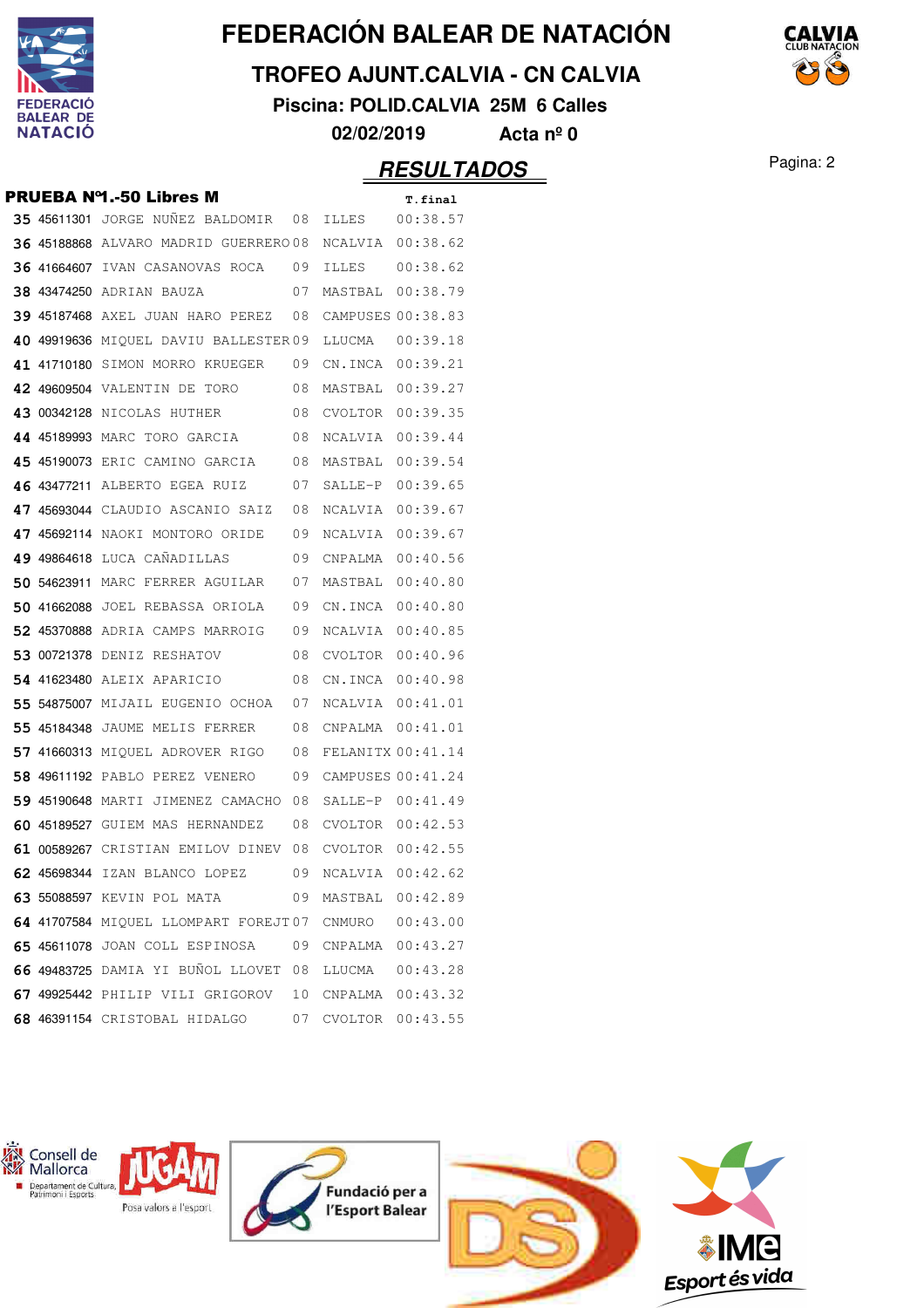

## **TROFEO AJUNT.CALVIA - CN CALVIA**

**Piscina: POLID.CALVIA 25M 6 Calles**

**02/02/2019 Acta nº 0**

|  | <b>PRUEBA Nº1.-50 Libres M</b>                         |    |                   | T.final           |
|--|--------------------------------------------------------|----|-------------------|-------------------|
|  | 69 49612753 POLO RODRIGUEZ ROSE                        | 10 | NCALVIA           | 00:43.71          |
|  | 70 45696760 LEO MARTINEZ COUSELO                       | 08 | CVOLTOR           | 00:44.13          |
|  | 71 00471159 CRISTIAN CHOJNACKI                         | 09 | CN.INCA           | 00:44.16          |
|  | <b>72 45613402</b> JESUS NADAL DUQUE                   | 08 |                   | AQUATICS 00:44.95 |
|  | 73 46389514 ANTONIO VERGER                             | 10 | CNPALMA           | 00:45.13          |
|  | 74 41693912 ALEIX GINARD ESTEVA                        | 09 | ES.ARTA           | 00:46.59          |
|  | 75 49611193 PEDRO PEREZ VENERO                         | 10 |                   | CAMPUSES 00:47.57 |
|  | 76 54627790 JOAN CASANOVAS MARCUS                      | 10 |                   | AQUATICS 00:48.07 |
|  | <b>77 49776998</b> MATEU BONNIN RIERA                  | 09 | LLUCMA            | 00:48.82          |
|  | <b>78 41661752</b> ALVARO LOZANO DE SOSA               | 10 |                   | FELANITX 00:49.29 |
|  | 79 49613385 ALBERT FONT RUA                            | 09 | CAMPUSES 00:49.73 |                   |
|  | 80 45697017 TEO PEREZ AGLIATA                          | 10 | AQUATICS 00:50.34 |                   |
|  | 80 46390805 ANGEL MONTALA SUAZO                        | 10 | CAMPUSES 00:50.34 |                   |
|  | 82 46391812 PAU BESTARD MOREY                          | 10 | CAMPUSES 00:50.96 |                   |
|  | 49922759 JAVIER HERNANDEZ                              | 07 | MASTBAL           | Desc              |
|  | 45370906 RAFAEL TOYMIL TALAVERA08                      |    | CVOLTOR           | Desc              |
|  | 45189060 JORDI PEREZ GARCIA                            | 07 | CAMPUSES          | N.p.              |
|  | 49480674 MADOC O'CONNOR OLIVER                         | 10 | CAMPUSES          | Baja              |
|  | 49776105 EKTOR CUESTA JIMENEZ 09                       |    | CAMPUSES          | Baja              |
|  | 43476720 JOAN NEILA ARANGUENA 07                       |    | SALLE-P           | Baja              |
|  | 49609031 GABRIEL BARCELO                               | 08 | SALLE-P           | Baja              |
|  | 45185730 PAU VANRELL MENENDEZ 07                       |    | CNPALMA           | Baja              |
|  | 45692293 ALEJANDRO RODRIGUEZ                           | 09 | CNPALMA           | Baja              |
|  | <b>PRUEBA Nº2.-50 Libres F</b>                         |    |                   | T.final           |
|  | 1 45193826 Mª VICTORIA CAÑADILLAS 08                   |    | CNPALMA           | 00:33.67          |
|  | 2 45691319 BEATRIZ GIJON CASTRO 09                     |    | SALLE-P           | 00:33.84          |
|  | 3 45184949 CLAUDIA FRANCO                              | 08 | CNPALMA           | 00:34.27          |
|  | 4 45371945 LAURA TITOS IBAÑEZ 08 MASTBAL 00:34.28      |    |                   |                   |
|  | 5 04346877 ELLA VERMEER 08 NCALVIA 00:34.31            |    |                   |                   |
|  | 6 43481556 AINA TOMAS TOMAS 08 CAMPUSES 00:34.78       |    |                   |                   |
|  | 7 45193097 JOANA MARIA SIERRA 08 CAMPUSES 00:35.03     |    |                   |                   |
|  | 8 45614991 ELISABETH ABAD NUÑEZ 08 CNPALMA 00:35.26    |    |                   |                   |
|  | 9 46390465 BLANCA JAUME BRAVO 08 MASTBAL 00:35.53      |    |                   |                   |
|  | 10 49770993 ERIKA BAYON BUENO      08 CVOLTOR 00:36.41 |    |                   |                   |
|  |                                                        |    |                   |                   |



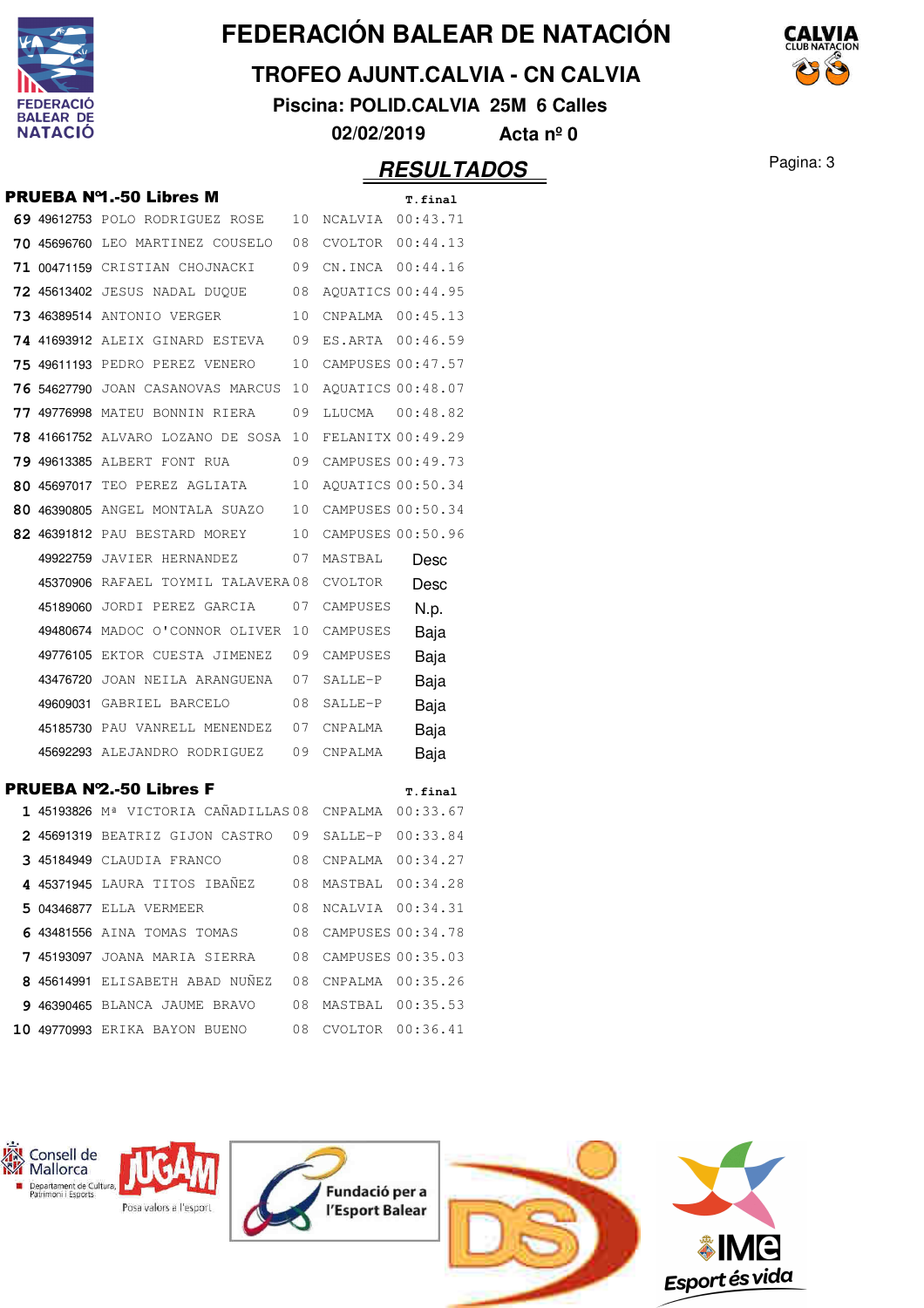

## **TROFEO AJUNT.CALVIA - CN CALVIA**

**Piscina: POLID.CALVIA 25M 6 Calles**

**02/02/2019 Acta nº 0**

|             | <b>PRUEBA Nº2.-50 Libres F</b>                        |    |                   | T.final           |
|-------------|-------------------------------------------------------|----|-------------------|-------------------|
|             | 11 46394334 LAURA VILAFRANCA MOYA 09                  |    | NCALVIA 00:36.46  |                   |
|             | <b>12 49866753</b> ERIKA VERA CAPELLA                 | 08 | NCALVIA           | 00:36.55          |
|             | 13 49928381 LUCIA SANTHA FERENCZI                     | 09 | SALLE-P           | 00:36.81          |
|             | 13 45185139 LUCIA FUSTER BAENA                        | 08 | CNPALMA           | 00:36.81          |
|             | 15 46392188 NEREA CASTILLO LOPEZ                      | 08 | NCALVIA           | 00:36.89          |
| 16 45370786 | LUCIA ROSER DE HOYOS                                  | 08 | CAMPUSES 00:37.00 |                   |
|             | 17 41662209 CELIA ROSSELLO                            | 08 | CNPALMA           | 00:37.01          |
|             | 18 49774243 AMALIA COLL COMPANY                       | 09 | CNPALMA           | 00:37.15          |
|             | 19 41692086 LAIA REUS SANS                            | 09 | CN.INCA           | 00:37.23          |
|             | 20 49771820 CARMEN ESTARELLAS                         | 08 | SALLE-P           | 00:37.40          |
|             | 21 45372330 EMILIE SANCHEZ BUJOSA 09                  |    | CNPALMA           | 00:37.47          |
|             | 21 46393247 OLIMPIA BESALDUCH                         | 10 | CNPALMA           | 00:37.47          |
|             | 23 46395107 SOFIA LOPEZ GUILLEN                       | 09 | CN.INCA           | 00:37.82          |
|             | 24 46394475 LAURA CASTAÑER NOGUERA 09                 |    | CVOLTOR           | 00:37.87          |
|             | 25 49614755 NEUS MARCO ESCRIBANO                      | 09 | SALLE-P           | 00:37.98          |
| 26 08424482 | SIENNA STEINFELDT                                     | 09 | CAMPUSES 00:38.24 |                   |
|             | 27 45189182 LUNA SANCHEZ DIAZ                         | 08 | SALLE-P           | 00:38.85          |
|             | 28 49480545 SANDRA MARTIN FRAILE                      | 09 | CNPALMA           | 00:38.95          |
|             | 29 49484379 LLUCIA AVELLA                             | 09 | ILLES             | 00:39.01          |
|             | 30 45614994 AINA ABAD NUÑEZ                           | 08 | CNPALMA           | 00:39.08          |
|             | 31 49920386 JULIA ARROM VILLALONGA09                  |    | CVOLTOR           | 00:39.20          |
|             | 32 41621291 ABRIL TOLEDO MONTAÑES                     | 08 | FELANITX 00:40.06 |                   |
|             | 33 49770484 MARIOLA PEREZ CAMACHO                     | 08 | SALLE-P           | 00:40.32          |
|             | 34 45697729 PAULA MELIS FERRER                        | 09 | CNPALMA           | 00:40.46          |
|             | 35 49608206 PAULA OLIVARES TORRICO09                  |    | LLUCMA            | 00:40.60          |
|             | <b>36 41693712 ESPERANCA NADAL</b>                    | 08 | ES.ARTA           | 00:41.06          |
|             | 37 41707509 JULIA SERRA ALBERTI                       | 08 |                   | BOCCHORI 00:41.07 |
|             | 38 46391865 VERONICA GARRIDO                          | 09 | CNPALMA           | 00:41.10          |
|             | 39 45613777 NEUS GREGORIO RIERA 09 CVOLTOR 00:41.25   |    |                   |                   |
|             | 40 49926638 ANA MARIA RODRIGUEZ 08 CVOLTOR 00:41.29   |    |                   |                   |
|             | 41 45372103 AMELIE MONIER PIÑOL 09 CNPALMA 00:41.47   |    |                   |                   |
|             | 42 46388016 CARME THOMAS TABERNER 08 CNPALMA 00:41.54 |    |                   |                   |
|             | 43 52032943 CARME PERICAS FONT 09 CAMPUSES 00:42.12   |    |                   |                   |
|             | 44 20549798 ELSA MIJARES FONTCLARA09 CN.INCA 00:42.15 |    |                   |                   |
|             |                                                       |    |                   |                   |



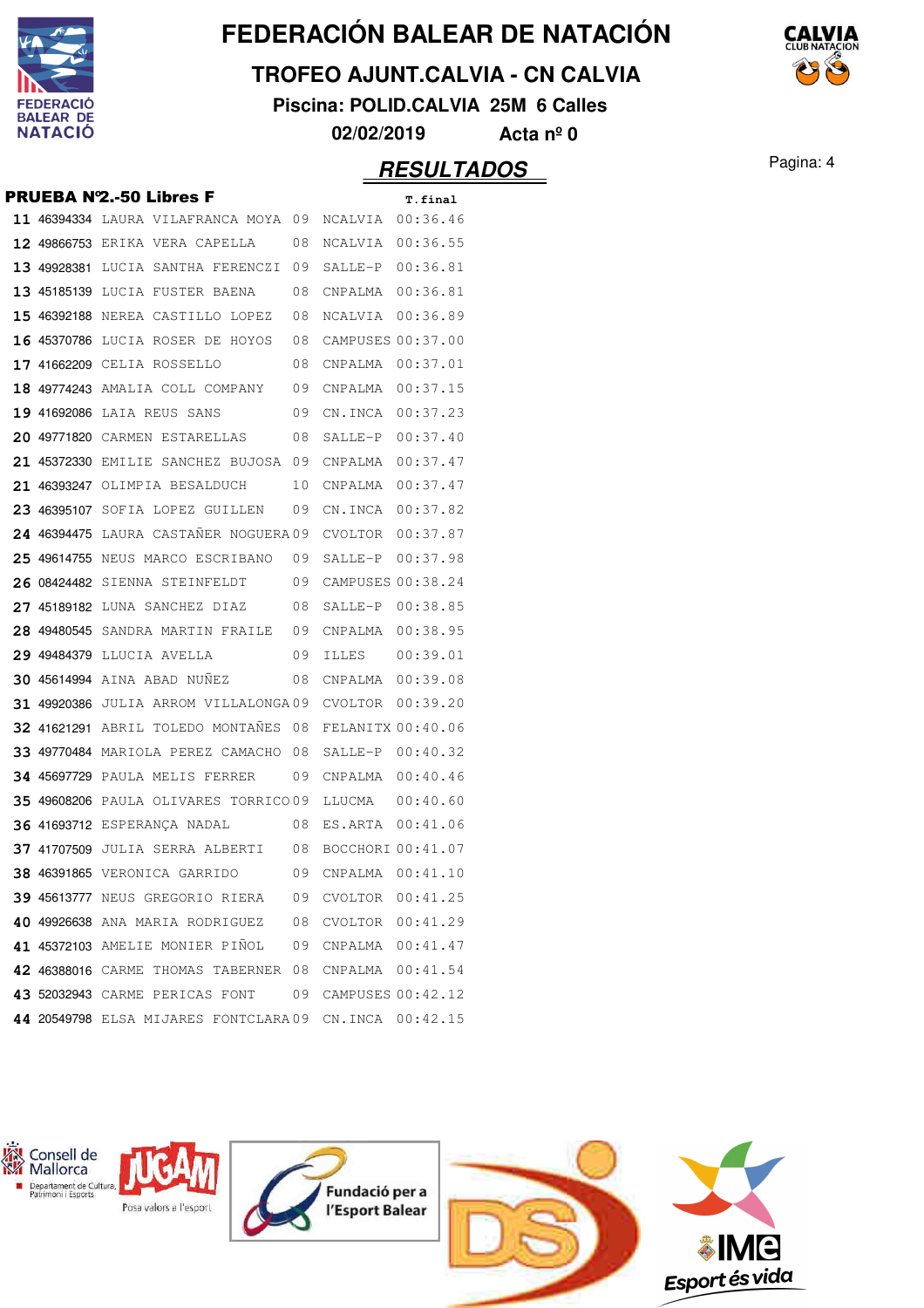

## **TROFEO AJUNT.CALVIA - CN CALVIA**

**Piscina: POLID.CALVIA 25M 6 Calles**

**02/02/2019 Acta nº 0**

## **RESULTADOS** Pagina: 5

|  | <b>PRUEBA Nº2.-50 Libres F</b>                         |    |                      | T.final  |
|--|--------------------------------------------------------|----|----------------------|----------|
|  | 45 49928607 ELENA AMOR BAUZA 09                        |    | LLUCMA   00:42.56    |          |
|  | 46 45614939 MARIA ANTONIA FEMENIA 08                   |    | SALLE-P 00:42.74     |          |
|  | 47 41661081 NEUS MAS ALCON                             | 09 | FELANITX 00:42.78    |          |
|  | 48 52033227 Mª ANGELES BALAGUER                        | 09 | CNPALMA 00:42.95     |          |
|  | 49 46390955 MARTINA SERRA MARTINEZ09                   |    | SALLE-P 00:43.01     |          |
|  | 50 46392198 MARIA FRANCESCA SUNER                      | 09 | ILLES                | 00:43.31 |
|  | <b>51 49605987</b> MELANIA ROMERO PONCE                | 09 | NCALVIA 00:43.33     |          |
|  | 52 41659846 MARIA CIRER CABOT                          | 09 | CNPALMA 00:43.36     |          |
|  | 53 46394224 IRENE TOMAS TOMAS                          | 10 | CAMPUSES 00:43.37    |          |
|  | 54 41691791 CRISTINA MIQUEL                            | 09 | ES.ARTA 00:43.41     |          |
|  | 55 49770483 SILVIA PEREZ CAMACHO                       | 08 | $SALLE-P$ $00:43.45$ |          |
|  | <b>56 49610886</b> AZAHARA LLOMPART                    | 10 |                      |          |
|  | 57 45691718 MISHEL CALIVA MARTINEZ08                   |    | CN.INCA 00:45.73     |          |
|  | <b>58 49483716</b> NEUS MARTIN GINARD                  | 09 | CVOLTOR $00:45.74$   |          |
|  | <b>58 49481146</b> AINA BAUZA LLANA                    | 10 | FELANITX 00:45.74    |          |
|  | 60 45371014 CLARA SERRA SUREDA                         | 08 | LLUCMA               | 00:46.23 |
|  | 61 49771294 LAURA GIMENEZ GOMEZ                        | 10 | CNPALMA 00:46.54     |          |
|  | <b>62 54628760</b> andrea naomy pareja                 | 08 | CN.INCA 00:47.09     |          |
|  | 63 41660749 GRACIA HEVIA PANDO                         | 10 | FELANITX 00:47.11    |          |
|  | 64 03764793 LIUDMILA LABUTINA                          | 10 | FELANITX 00:47.12    |          |
|  | <b>65 41624851</b> marta ramos salort                  | 09 | BOCCHORI 00:47.31    |          |
|  | 66 03794472 SOPHIA TAYLOR BROWN                        | 09 | NCALVIA 00:47.34     |          |
|  | 66 49609518 MARIA VERGER SALVADOR                      | 11 | CNPALMA 00:47.34     |          |
|  | <b>68 41662210</b> ARIADNA ROSSELLO                    | 11 | CNPALMA 00:47.63     |          |
|  | 69 03229184 EVA BENFENATI                              | 11 | NCALVIA 00:47.91     |          |
|  | 70 46392562 CARLA DURAN FERRER                         | 10 | AQUATICS 00:48.96    |          |
|  | <b>71 49606564</b> MARTINA PETRUS VALERO 09            |    | BOCCHORI 00:49.29    |          |
|  | 72 49868806 CECILIA NOCERAS                            | 10 | CN.INCA 00:52.06     |          |
|  | 73 49865110 CHIARA ALESSIA SCOPONI11 BOCCHORI00:52.46  |    |                      |          |
|  | 74 54628157 MANGAL DEL BARRIO 09 CAMPUSES 00:52.48     |    |                      |          |
|  | 75 41657151 GEMMA GUINOVART 09                         |    | ES.ARTA 00:52.90     |          |
|  | <b>76 49921504</b> MARINA COLL ROMAN                   |    | 10 CN. INCA 00:54.52 |          |
|  | 77 41713509 SUSANA ROSELL SANCHEZ 11 AQUATICS 00:56.53 |    |                      |          |
|  | 78 46391366 GLORIA VICENTE CRESPI 10 AOUATICS 00:58.62 |    |                      |          |

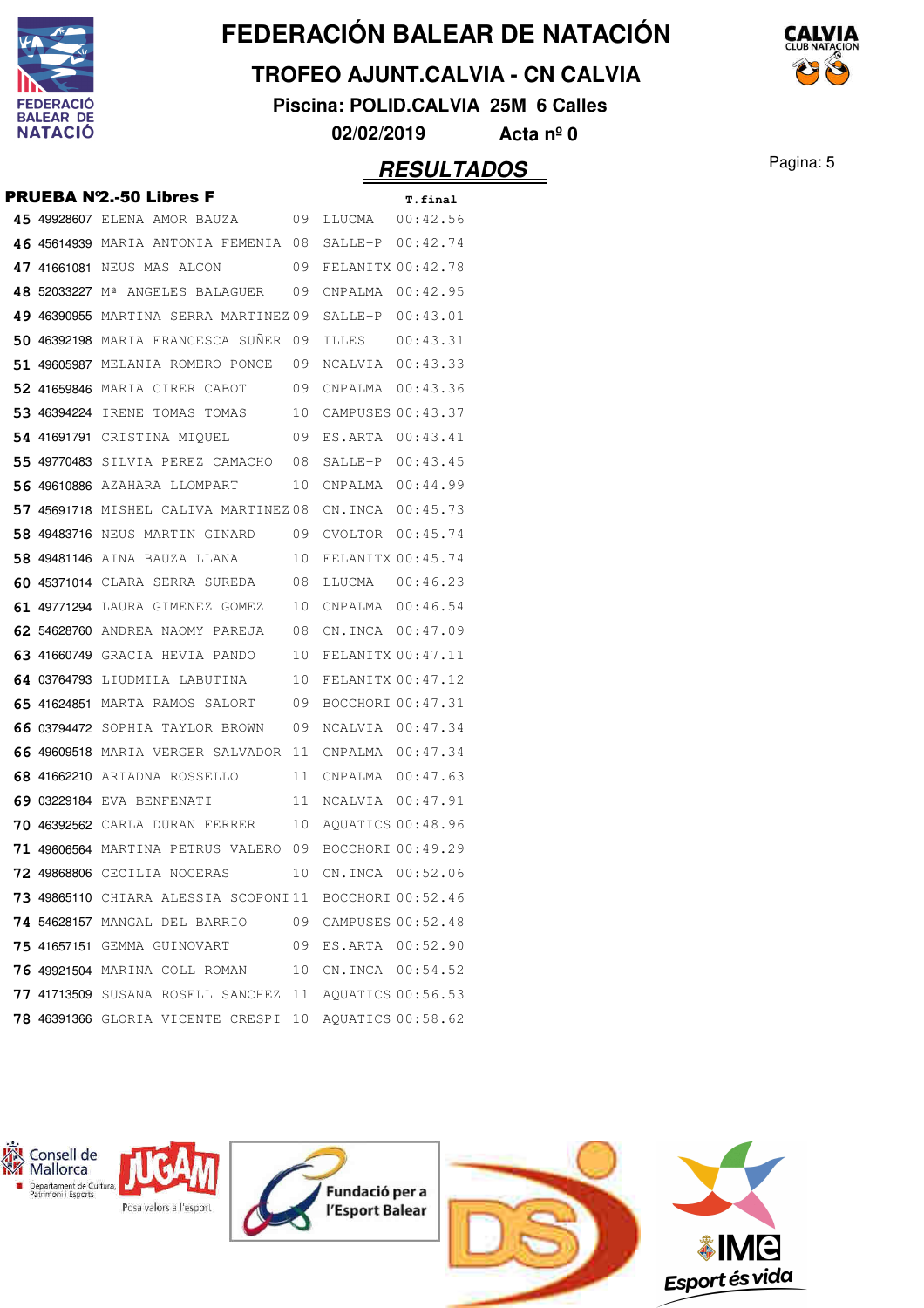

#### **TROFEO AJUNT.CALVIA - CN CALVIA**

**Piscina: POLID.CALVIA 25M 6 Calles**

**02/02/2019 Acta nº 0**

## **RESULTADOS** Pagina: 6

CAIVIA

|         |                                                                |                |          | ,,,,,,,,,,,          |                          |          |
|---------|----------------------------------------------------------------|----------------|----------|----------------------|--------------------------|----------|
|         | <b>PRUEBA Nº2.-50 Libres F</b>                                 |                |          | T.final              |                          |          |
|         | 79 49608819 MARINA BOSCH VALERO 11 BOCCHORI 01:01.03           |                |          |                      |                          |          |
|         | 80 49609231 PAULA SERRANO IGLESIAS10 CVOLTOR 01:01.38          |                |          |                      |                          |          |
|         | 81 49607849 RUT MOLINA MOLL 10 CNPALMA 01:01.78                |                |          |                      |                          |          |
|         | 41697917 MARTA GOMEZ RIERA 11 MASTBAL                          |                |          | Desc                 |                          |          |
|         | 54622923 VIVIANA BLAS STÜDE 11 CNPALMA                         |                |          | Desc                 |                          |          |
|         | 45187652 NATIVIDAD GRIMALT 08 NCALVIA                          |                |          | N.p.                 |                          |          |
|         | 54870460 DELFINA MUCHICO 09 CAMPUSES                           |                |          | N.p.                 |                          |          |
|         | 45693422 PALOMA LINARES CORNEJO09 MASTBAL                      |                |          | Baja                 |                          |          |
|         | 01114907 PEYTON BELLA BRANNAN 09 NCALVIA                       |                |          | Baja                 |                          |          |
|         | 49605845 PAULA SILLERO 10 CVOLTOR                              |                |          | Baja                 |                          |          |
|         | 46388439 AIXA RIBAS FERRIOL 09 SALLE-P                         |                |          | Baja                 |                          |          |
|         | 49612169 JULIA POCOVI 11 CNPALMA                               |                |          | Baja                 |                          |          |
|         | <b>PRUEBA Nº3.-4x50 Libres X</b>                               |                |          | T.final              | 50 m.                    | 100 m.   |
|         | 1 00056 CNPALMA INIC-BENJ 0 CNPALMA 02:20.44 00:33.50 01:07.71 |                |          |                      |                          |          |
|         | 45193826 Mª VICTORIA CAÑADILLAS 2008                           |                |          | 00:33.50             |                          |          |
|         | 49770154 FCO. BORJA GARAU                                      |                | 2008     | 01:07.71             | (00:34.21)               |          |
|         | 46393247 OLIMPIA BESALDUCH 2010                                |                |          | 01:44.85             | (00:37.14)               |          |
|         | 45193431 TRISTAN SANTOS                                        |                | 2009     | 02:20.44             | (00:35.59)               |          |
| 2 01243 | CN.INCA INIC-BENJ 0 CN.INCA 02:37.95                           |                |          |                      | 00:37.97 01:12.16        |          |
|         | 41692086 LAIA REUS SANS<br>45696312 POL VALLESPIR TORAN 2007   |                | 2009     | 00:37.97<br>01:12.16 |                          |          |
|         | 49868806 CECILIA NOCERAS                                       |                | 2010     | 02:01.12             | (00:34.19)<br>(00:48.96) |          |
|         | 45696313 GERARD VALLESPIR TORAN 2009                           |                |          | 02:37.95             | (00:36.83)               |          |
| 3 01378 | FELANITX INIC-BENJ                                             | $\mathbf{0}$   |          | FELANITX 02:52.96    | 00:39.54 01:12.81        |          |
|         | 41621291 ABRIL TOLEDO MONTAÑES                                 |                | 2008     | 00:39.54             |                          |          |
|         | 41661947 TOMEU JULIA MAIMO                                     |                | 2007     | 01:12.81             | (00:33.27)               |          |
|         | 03764793 LIUDMILA LABUTINA                                     |                | 2010     | 02:01.13             | (00:48.32)               |          |
|         | 41661752 ALVARO LOZANO DE SOSA 2010                            |                |          | 02:52.96             | (00:51.83)               |          |
| 00761   | MASTBAL INIC-BENJ <a></a>                                      | $\overline{0}$ | MASTBAL  | Desc                 | 00:35.33                 | 01:09.19 |
| 00883   | NCALVIA INIC-BENJ                                              | 0              | NCALVIA  | Desc                 | 00:36.93                 | 01:08.15 |
| 01268   | CAMPUSES INIC-BENJ                                             | 0              | CAMPUSES | Desc                 | 00:34.48                 | 01:07.75 |
| 01607   | AQUATICS INIC-BENJ                                             | 0              | AQUATICS | Baja                 |                          |          |
|         |                                                                |                |          |                      |                          |          |
| 00877   | CVOLTOR INIC-BENJ                                              | 0              | CVOLTOR  | Baja                 |                          |          |

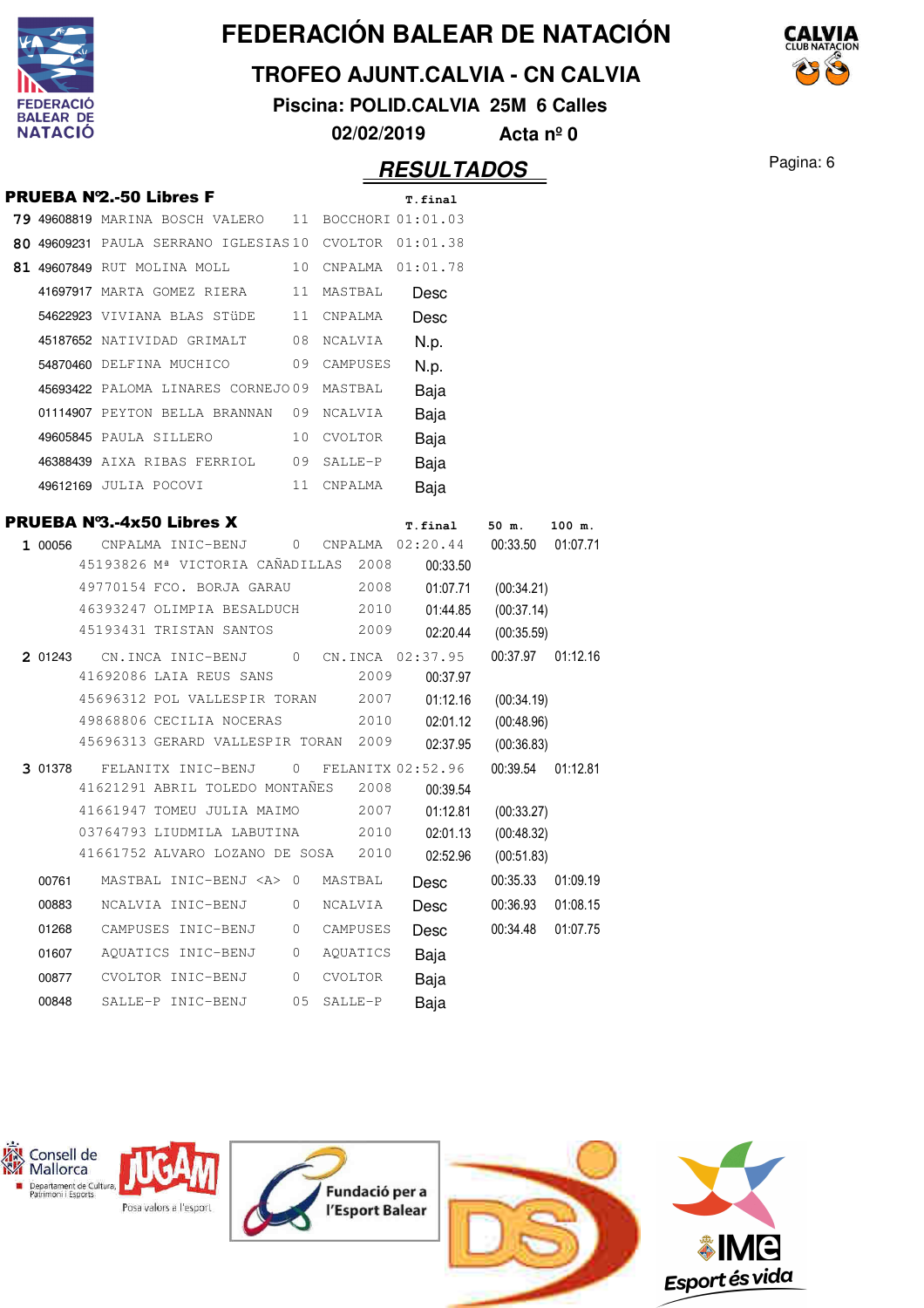

#### **TROFEO AJUNT.CALVIA - CN CALVIA**

**Piscina: POLID.CALVIA 25M 6 Calles**

**02/02/2019 Acta nº 0**

## **RESULTADOS** Pagina: 7

|  | <b>PRUEBA Nº4.-50 Libres M</b>                               |                  | T.final |
|--|--------------------------------------------------------------|------------------|---------|
|  | 1 45187625 SERGI PUIG BLANCO 03 NCALVIA 00:25.33             |                  |         |
|  | 2 43170898 JOSEP ANTONI MASCARO 89 CN.INCA 00:26.40          |                  |         |
|  | 3 45186192 JERONI BARRERA ESTADES 04 NCALVIA 00:26.62        |                  |         |
|  | 4 43479063 DANIEL CERDA HOLMAGER 00 CN.INCA 00:26.68         |                  |         |
|  | 5 10613516 ANDRES SANABRIA LOPEZ 05 CNMURO 00:26.94          |                  |         |
|  | 6 45611418 GUILLEM ESTARELLAS DE 04 CAMPUSES 00:27.03        |                  |         |
|  | 7 43469427 JOEL LOPEZ RISCO 04 CN.INCA 00:27.41              |                  |         |
|  | 7 09897080 ALEX EMERY SACH 05 SALLE-P 00:27.41               |                  |         |
|  | 9 43473869 JAVIER LOPEZ GUILLEN 06 CN. INCA 00:27.46         |                  |         |
|  | 10 41573980 ALEJANDRO SEGRERA 02 FELANITX 00:27.50           |                  |         |
|  | 11 43210593 DAVID DEL VALLE MARIN 03 CAMPUSES 00:27.74       |                  |         |
|  | 12 03764732 IVAN TEVZADZE 03 FELANITX 00:27.88               |                  |         |
|  | 13 46390428 ALEX FERNANDEZ GOMEZ 03 CN.INCA 00:27.90         |                  |         |
|  | 13 43232272 JORGE SABATER ESPINOSA06 SALLE-P 00:27.90        |                  |         |
|  | 15 43471141 BARTOMEU VERDERA 04 CAMPUSES 00:28.01            |                  |         |
|  | 16 43480370 JAUME RIBAS MONSERRAT 01 LLUCMA 00:28.18         |                  |         |
|  | 17 45693738 JAUME PONS SANTAMARIA 06 CNMURO 00:28.37         |                  |         |
|  | 18 49927148 VICTOR FCO. POLO CAPO 06 CAMPUSES 00:28.45       |                  |         |
|  | 18 43480329 MIQUEL TORRES GINER 04 SALLE-P 00:28.45          |                  |         |
|  | 20 43463962 HUGO GUERRERO LOPEZ 05 SALLE-P 00:28.46          |                  |         |
|  | 21 43463950 ALEJANDRO ARIAS GOMILA04 LLUCMA 00:28.60         |                  |         |
|  | 22 43462985 MARC ALEMANY CODINA 01 SALLE-P 00:28.72          |                  |         |
|  | 23 45187556 ARNAU ALCOVER BARBOSA 04 SALLE-P 00:28.80        |                  |         |
|  | 24 43483056 JOSEP CASTRO TORRENS 05 CAMPUSES 00:28.85        |                  |         |
|  | 25 43471880 JORDI CINTA PEREZ 05 CN.INCA 00:28.98            |                  |         |
|  | 25 43462984 JAIME ALEMANY CODINA 04 SALLE-P 00:28.98         |                  |         |
|  | 27 46392195 MIGUEL ANGEL SUÑER 06 ILLES 00:29.00             |                  |         |
|  | 28 41622632 JORGE GONZALEZ 04 ES.ARTA 00:29.12               |                  |         |
|  | 29 41618327 JESUS SANSALONI FLORES 04 ES.ARTA 00:29.17       |                  |         |
|  | 30 45370659 ALEJANDRO GOMEZ MILLAN 05 CAMPUSES 00:29.21      |                  |         |
|  | 31 43233522 ALFONSO REINA MORENO 05 SALLE-P 00:29.22         |                  |         |
|  | <b>32 43463781</b> NICOLAS PEREZ SERRANO 04 SALLE-P 00:29.29 |                  |         |
|  | <b>33 43473756</b> ADRIA FERRER GARCIA  05 CN.INCA  00:29.31 |                  |         |
|  | 34 46391659 ESTEVE ADELL HORRACH 04                          | NCALVIA 00:29.33 |         |

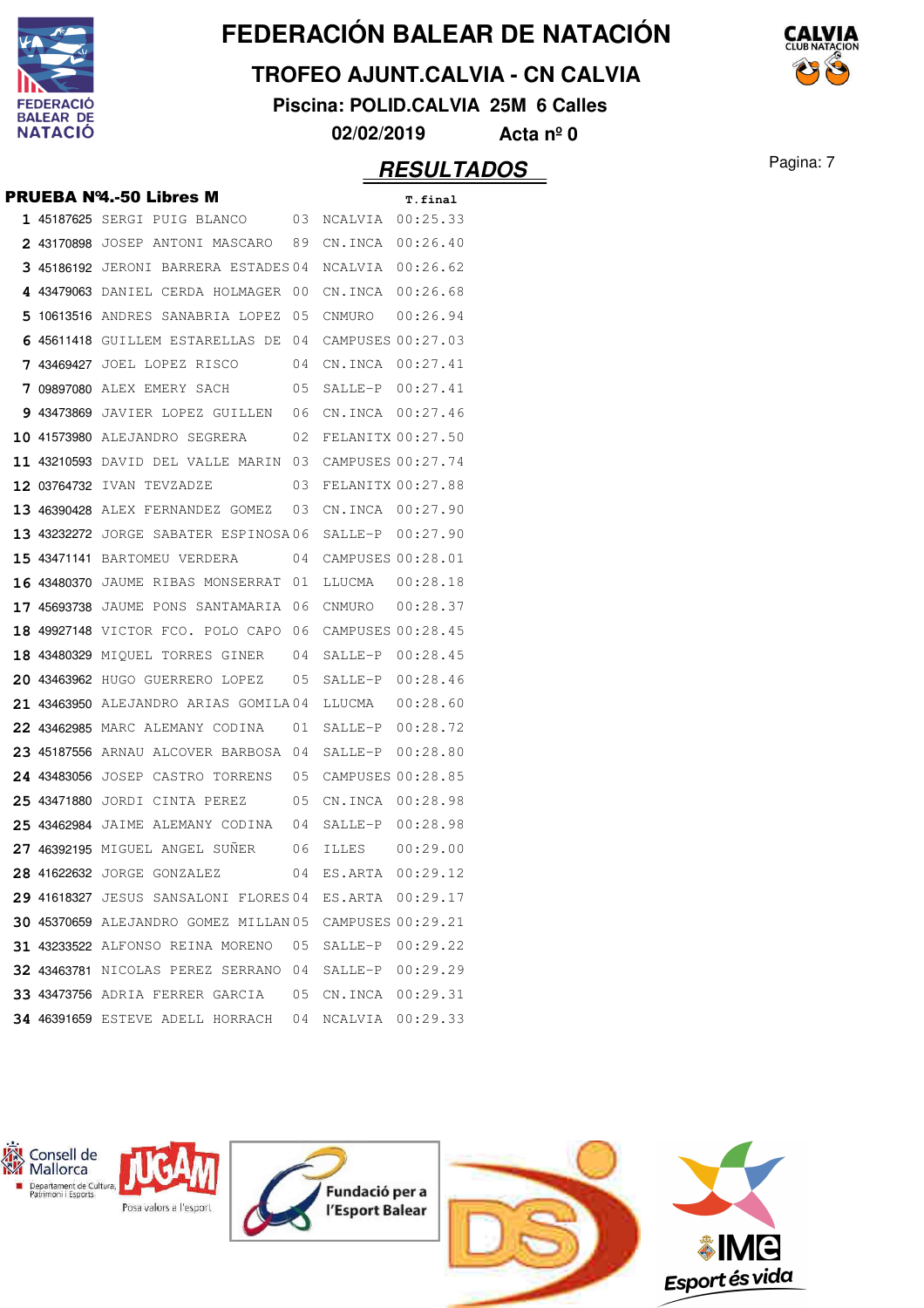

#### **TROFEO AJUNT.CALVIA - CN CALVIA**

**Piscina: POLID.CALVIA 25M 6 Calles**



## **RESULTADOS** Pagina: 8

|  | <b>PRUEBA Nº4.-50 Libres M</b>                            |    |                   | T.final  |
|--|-----------------------------------------------------------|----|-------------------|----------|
|  | 35 49605011 ANTONI CIFRE FERRAGUT 02 LLUCMA  00:29.45     |    |                   |          |
|  | <b>36 09303721 ROBERT NAPIER</b> 03                       |    | LLUCMA  00:29.46  |          |
|  | 37 41664005 JUAN GARCIA VIVES 06 SALLE-P 00:29.57         |    |                   |          |
|  | 38 49607808 MIQUEL RIBOT MORELL 05                        |    | NCALVIA 00:29.81  |          |
|  | $38$ 45614938 GUILLEM FEMENIA CRESPI05 SALLE-P $00:29.81$ |    |                   |          |
|  | 40 41661511 JOAN MIOUEL SABATER 01 CN.INCA 00:29.83       |    |                   |          |
|  | 41 45691572 ANDREAS CARRASCAL 06                          |    | CNPALMA 00:29.86  |          |
|  | 42 43220670 MARC FLORES MASSOT 05 SALLE-P 00:30.09        |    |                   |          |
|  | 43 41621312 MIQUEL CAPO MARQUEZ 04                        |    | CNMURO            | 00:30.19 |
|  | 44 43218723 JORDI MAYOL SERRA 04                          |    | SALLE-P 00:30.20  |          |
|  | 45 43225567 VICTOR GATTI TASCON 05                        |    | NCALVIA 00:30.28  |          |
|  | <b>46 43224511</b> GONZALO TORRES PUERTAS 04              |    | SALLE-P 00:30.31  |          |
|  | 47 45696311 JAUME VALLESPIR TORAN 06                      |    | CN.INCA 00:30.43  |          |
|  | 48 45697045 MARTIN VILI GRIGOROV 05                       |    | CNPALMA 00:30.52  |          |
|  | 48 02069170 KEVIN NICOLAS RADU 06                         |    | CNPALMA 00:30.52  |          |
|  | 50 41663833 ALBERT PORTER VICENS 05                       |    | SALLE-P 00:30.53  |          |
|  | 51 45188423 ALBERT FONTIRROIG JUAN 05                     |    | CVOLTOR 00:30.84  |          |
|  | <b>52 45693046</b> CIRO ASCANIO SAIZ 06                   |    | NCALVIA 00:30.89  |          |
|  | 53 45187470 URIEL HARO PEREZ                              | 05 | CAMPUSES 00:31.07 |          |
|  | 54 45191890 GABRIEL REUS MEDIALDEA04                      |    |                   |          |
|  | <b>55 43466210 MARCOS RUIZ MARTIN</b> 05                  |    | CVOLTOR 00:31.46  |          |
|  | 56 43228837 PAU RUDOPH MASSANET                           | 05 | CVOLTOR 00:31.55  |          |
|  | 57 49483562 ALEX JOAN ROMERO LLUCH06                      |    | CNPALMA 00:32.25  |          |
|  | 58 49605681 VALENTIN ASERMOZ 05                           |    | CVOLTOR 00:32.32  |          |
|  | 59 45184835 TONI BERGAS COMAS 05 SALLE-P 00:32.40         |    |                   |          |
|  | 60 43473472 ADAN ROMERO PONCE 04                          |    | NCALVIA 00:32.45  |          |
|  | 61 45693426 TONI OLIVER ARDERIU 06 CNPALMA 00:32.82       |    |                   |          |
|  | <b>62 49779754</b> JAIME RAMIS MEDINA                     | 06 | LLUCMA            | 00:32.88 |
|  | 63 45191829 LUCAS PEREIRA RIBES 02 AQUATICS 00:33.05      |    |                   |          |
|  | 64 43461584 PAU SOCIAS ROIG 6 06 CVOLTOR 00:33.11         |    |                   |          |
|  | 65 43230160 DAVID GIMENEZ                                 | 03 | AQUATICS 00:33.21 |          |
|  | 66 43211875 DENIS JOEL CHIRIBOGA 04 MASTBAL 00:33.37      |    |                   |          |
|  | 67 49608204 RUBEN OLIVARES TORRICO 06 LLUCMA  00:35.13    |    |                   |          |
|  | 68 43476877 VICTOR CASTAÑER 66 CNPALMA 00:35.37           |    |                   |          |
|  |                                                           |    |                   |          |

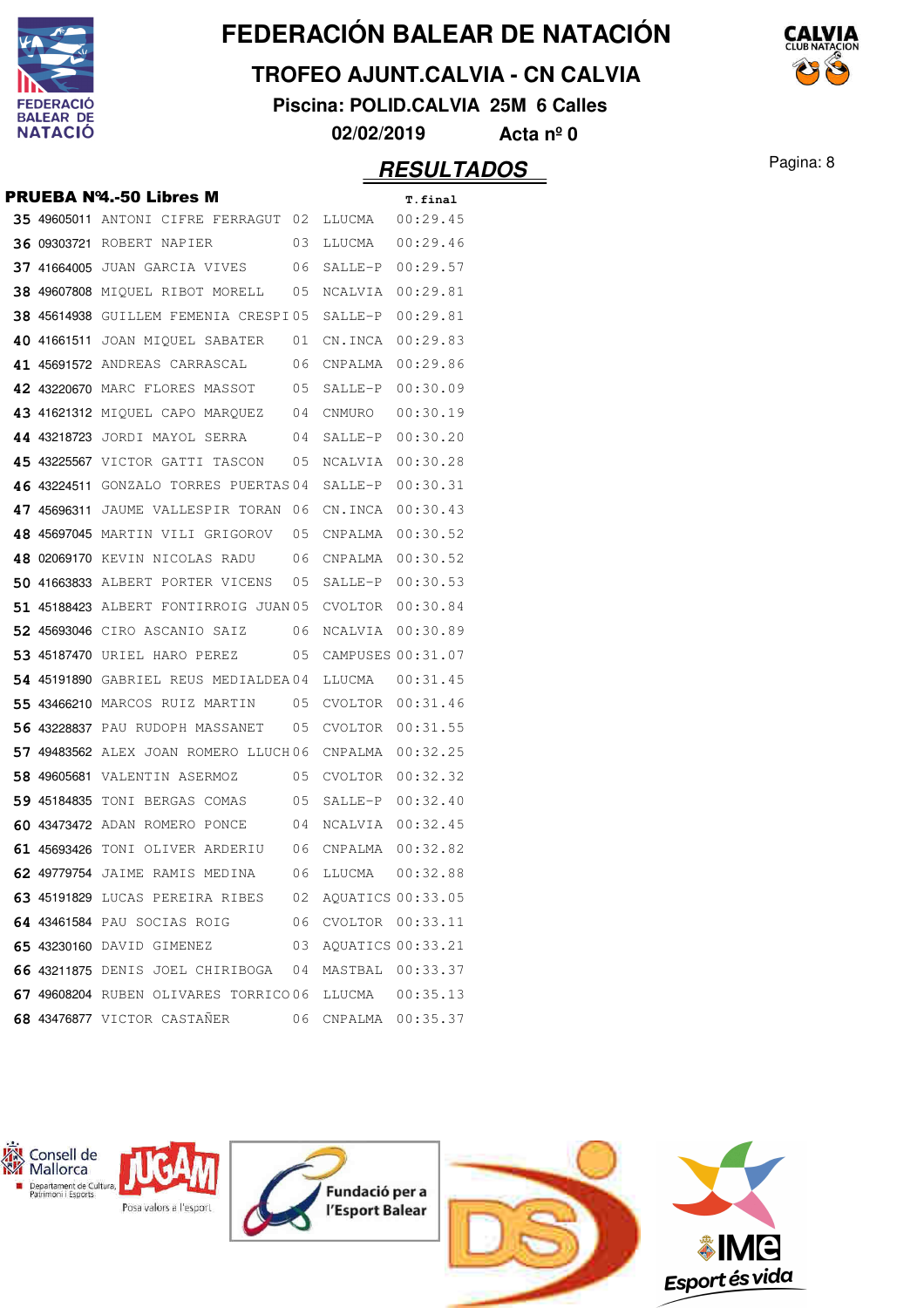

## **TROFEO AJUNT.CALVIA - CN CALVIA**

**Piscina: POLID.CALVIA 25M 6 Calles**

**02/02/2019 Acta nº 0**

## **RESULTADOS** Pagina: 9

|  | <b>PRUEBA Nº4.-50 Libres M</b>                        |                   | T.final          |
|--|-------------------------------------------------------|-------------------|------------------|
|  | 69 45610144 JOAN MIQUEL NIETO 06 CNPALMA 00:35.43     |                   |                  |
|  | 70 43459771 PEDRO JUAN PINO GARCIA06 MASTBAL 00:35.44 |                   |                  |
|  | <b>70 49609494</b> JOAQUIN RODRIGUEZ 06               | NCALVIA 00:35.44  |                  |
|  | 72 45185607 LLUIS VICENS BUJOSA 05 CNPALMA 00:35.84   |                   |                  |
|  | 73 43233208 HECTOR GAMEZ ALVAREZ 06                   | NCALVIA 00:35.86  |                  |
|  | <b>74 45696624</b> YAGO MARTINEZ 06                   | CVOLTOR 00:36.52  |                  |
|  | 75 43463842 ALVARO GARCIA BAZAN 06                    | CNPALMA  00:37.14 |                  |
|  | <b>76 45696625</b> IKER MARTINEZ 06                   |                   | CVOLTOR 00:37.65 |
|  | 77 41623479 ANDREU APARICIO 06                        |                   | CN.INCA 00:37.87 |
|  | 43186151 MIGUEL CLADERA MUNAR 92                      | CN.INCA           | Desc             |
|  | 43466668 JAIME FLORIT CASTILLO 05                     | CVOLTOR           | Desc             |
|  | 46392125 TOMAS MAJARON CACITTI 06                     | NCALVIA           | N.p.             |
|  | 43231515 ALEJANDRO SOCIAS 04                          | NCALVIA           | Baja             |
|  | 45611299 JUAN MANUEL NUÑEZ 05                         | ILLES             | Baja             |
|  | 49480919 RAUL MESQUIDA DIAZ 06                        | LLUCMA            | Baja             |
|  |                                                       | SALLE-P           | Baja             |
|  | 43227645 DANIEL LLOMPART 05                           | $SALLE-P$         | Baja             |
|  | 43228993 MAXIMO GOMEZ PECHENKIN 05                    | SALLE-P           | Baja             |
|  | 43477418 SERGI QUETGLAS 03                            | SALLE-P           | Baja             |
|  | 78222156 PERE ANTONI GOST POU 04                      | CNMURO            | Baja             |
|  | 41620798 CRISTOFOL VIVES MOREY 04 CNMURO              |                   | Baja             |
|  | <b>PRUEBA N'S.-50 Libres F</b>                        |                   | T.final          |
|  | 1 04346837 JOSHA VERMEER 06                           | NCALVIA 00:28.49  |                  |
|  | 2 43475420 LILIA ARROM LLIZO 04 CN.INCA 00:28.68      |                   |                  |
|  | 3 43235046 PAULA GAYA BISQUERRA 05 CN.INCA 00:29.30   |                   |                  |
|  | 4 43474348 PAULA JOVER GALLEGO 03 NCALVIA 00:29.48    |                   |                  |
|  | 5 43476271 ARIADNA MORA FERRANDIS 06 SALLE-P 00:29.62 |                   |                  |
|  | 6 43223467 EMMA SANTOS KOFOD 02 NCALVIA 00:29.66      |                   |                  |
|  | 7 43474350 MARINA JOVER GALLEGO 00 NCALVIA 00:29.68   |                   |                  |
|  | 8 01579553 ESTELLA TONRATH 07 CAMPUSES 00:29.74       |                   |                  |
|  | 9 41619054 BARBARA MORAGUES 02 CNMURO 00:30.34        |                   |                  |
|  | 10 45692981 ELBA RODRIGUEZ GARCIA 05 NCALVIA 00:30.35 |                   |                  |
|  | 11 43232487 LUA RIEDMULLER ALONSO 05 NCALVIA 00:30.45 |                   |                  |
|  | 12 12344371 MARIOLA SVOLJSAK 03                       | NCALVIA 00:30.56  |                  |

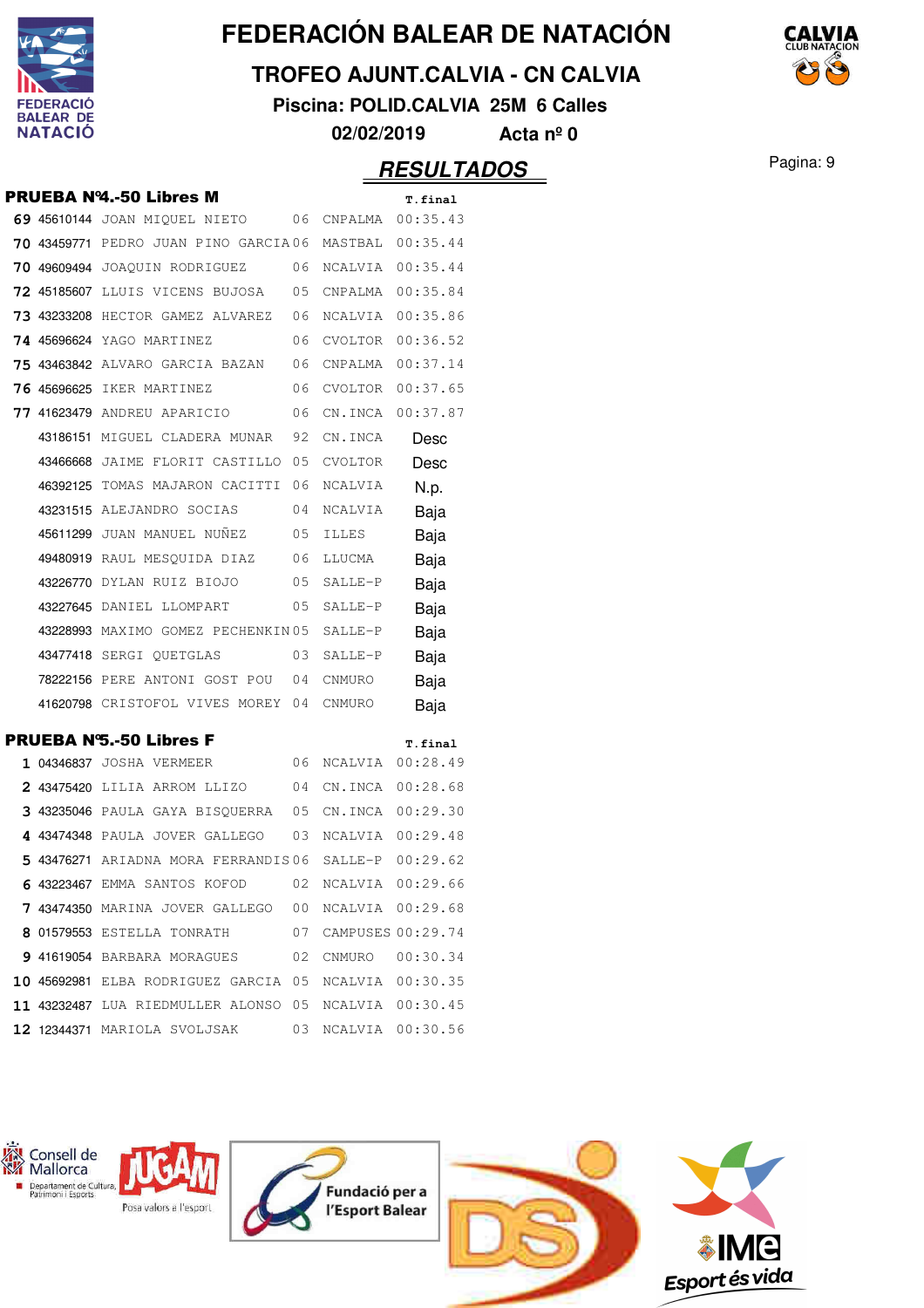

## **TROFEO AJUNT.CALVIA - CN CALVIA**

**Piscina: POLID.CALVIA 25M 6 Calles**

**02/02/2019 Acta nº 0**

|  | <b>PRUEBA N'S.-50 Libres F</b>                       |    |                   | T.final           |
|--|------------------------------------------------------|----|-------------------|-------------------|
|  | 13 43467318 GABRIELA VELASCO                         | 05 |                   | CAMPUSES 00:30.62 |
|  | <b>14 41586534</b> LAURA PONS SANTAMARIA 01          |    | CNMURO            | 00:30.63          |
|  | 15 09137071 EMMA LYDIA NAPIER                        | 04 | LLUCMA            | 00:30.73          |
|  | 16 41622760 ANGELS MARTI GINARD                      | 06 | ES.ARTA           | 00:30.81          |
|  | 17 43213487 MAR GIMENEZ CERDO                        | 03 | CAMPUSES 00:30.85 |                   |
|  | 18 43470581 NEUS REY GARCIA                          | 02 | NCALVIA           | 00:30.93          |
|  | 19 46393703 MARIA BONET CORTES                       | 01 | NCALVIA           | 00:31.09          |
|  | <b>19 43229623</b> SARA GIRALDO PEDROTE              | 05 |                   | CAMPUSES 00:31.09 |
|  | 21 41662594 ESTHER PENALVA                           | 07 | SALLE-P           | 00:31.16          |
|  | <b>22 43477108</b> NATALIA MARTINEZ                  | 04 | CVOLTOR           | 00:31.31          |
|  | 23 43573918 NADIA CORRADINI                          | 05 | NCALVIA           | 00:31.43          |
|  | 23 49773239 MARGALIDA RIBAS BERGAS04                 |    | CNMURO            | 00:31.43          |
|  | 25 41659557 MARGALIDA CERDA                          | 07 | FELANITX 00:31.47 |                   |
|  | 26 43474950 NOA MARTINEZ COUSELO 06                  |    | CVOLTOR           | 00:31.49          |
|  | 27 45189605 MARINA PONS RAMON                        | 06 | CNPALMA           | 00:31.59          |
|  | 28 45692762 ANGELA BUSQUETS                          | 06 | CNPALMA           | 00:31.69          |
|  | 29 49866462 LUCIA GONZALEZ                           | 04 | NCALVIA           | 00:31.71          |
|  | <b>30 46393032</b> CAROLINA HEREDIA                  | 05 | SALLE-P           | 00:31.77          |
|  | <b>31 41620244</b> Joana maria sastre                | 05 | FELANITX 00:31.80 |                   |
|  | 32 49481148 EMMA FRAGA MORRONDO                      | 07 |                   | SALLE-P 00:31.82  |
|  | 33 09690446 LUNA CHIMA                               | 07 |                   | CAMPUSES 00:31.92 |
|  | 34 43227870 AINA TORO GARCIA                         | 02 | NCALVIA           | 00:31.93          |
|  | <b>35 43479539</b> PATRICIA TORVISO                  | 07 | CN.INCA           | 00:31.97          |
|  | <b>36 49923806 MARIONA MANRESA</b>                   | 06 | SALLE-P           | 00:31.98          |
|  | <b>37 41587075</b> ATALIA PRAT PEREZ                 | 02 | ES.ARTA 00:31.99  |                   |
|  | 38 46388440 AUBA RIBAS FERRIOL                       | 07 | SALLE-P           | 00:32.05          |
|  | <b>39 49925383</b> MARTA SANDIN POLO                 | 07 | SALLE-P           | 00:32.11          |
|  | 40 45192702 NEUS CANYELLES                           | 05 | CVOLTOR           | 00:32.37          |
|  | 40 43233035 LAURA SIMO PEREZ 05                      |    |                   | SALLE-P 00:32.37  |
|  | 42 43480417 MARIA BURGUERA MOREY 03                  |    |                   |                   |
|  | 43 46388666 MARTA RODRIGUEZ MIÑAN 05                 |    |                   | NCALVIA 00:32.52  |
|  | 44 43467319 MAR VELASCO ROCHON 07 CAMPUSES 00:32.58  |    |                   |                   |
|  | 45 43477809 ADRIANA GATTI TASCON 07 NCALVIA 00:32.95 |    |                   |                   |
|  | 46 43482680 CRISTINA CIFRE GARCIA 06                 |    |                   | BOCCHORI 00:33.04 |
|  |                                                      |    |                   |                   |



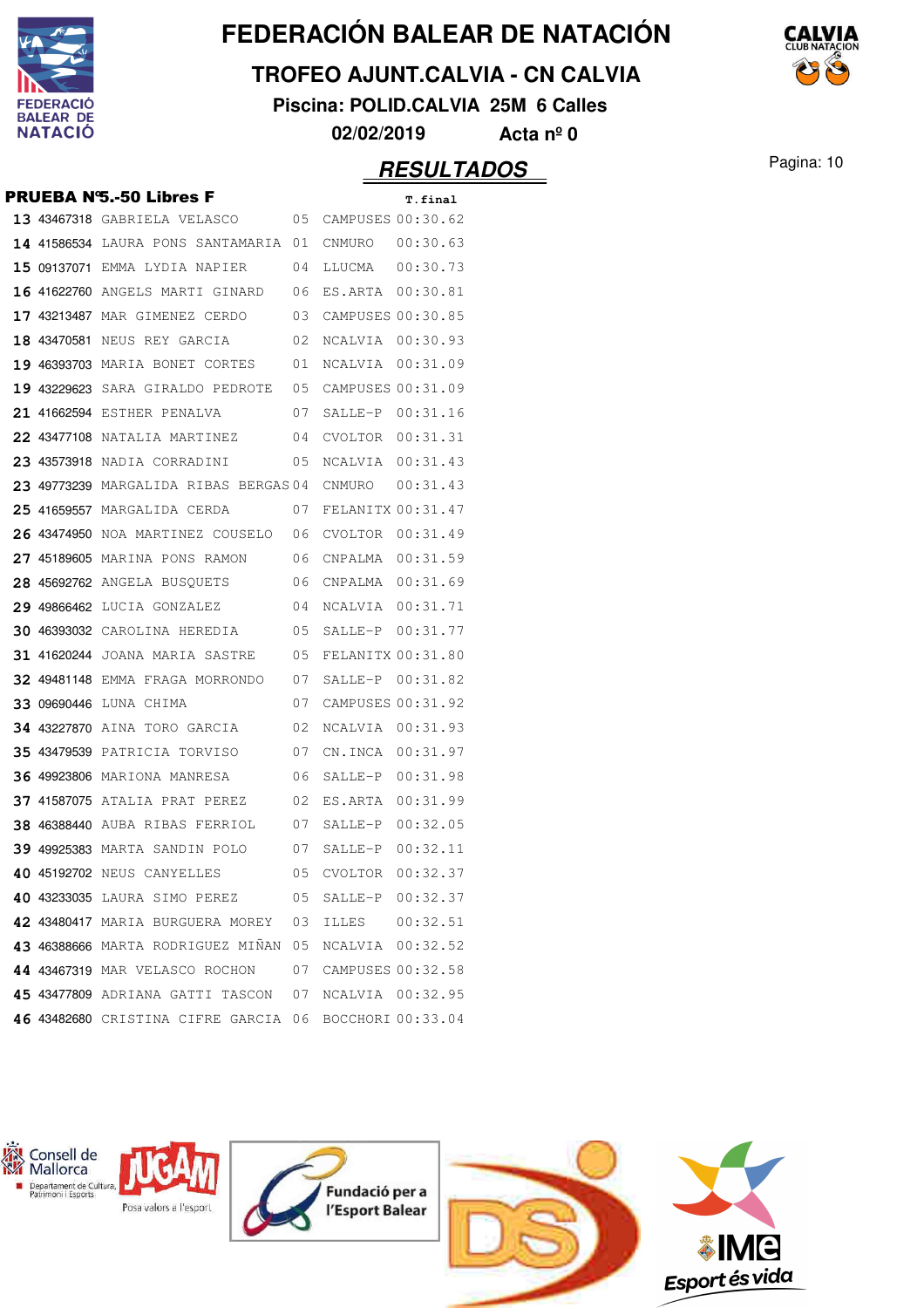

## **TROFEO AJUNT.CALVIA - CN CALVIA**

**Piscina: POLID.CALVIA 25M 6 Calles**

**02/02/2019 Acta nº 0**

## Pagina: 11 **RESULTADOS**

|  | <b>PRUEBA N'S.-50 Libres F</b>              |    |                   | T.final          |
|--|---------------------------------------------|----|-------------------|------------------|
|  | 47 49481006 Lucia moya jimenez              | 07 | NCALVIA 00:33.33  |                  |
|  | 48 43473466 CLAUDIA GELABERT RUBIO07        |    | CNPALMA           | 00:33.37         |
|  | 49 43470221 Adela garrido moreno            | 06 | CNPALMA           | 00:33.40         |
|  | 50 41664944 ONA GUASP BERGA                 | 07 | $SATJ$ . $E-P$    | 00:33.41         |
|  | <b>51 41622239</b> MARINA DIAZ PERELLO      | 07 | FELANITX 00:33.44 |                  |
|  | <b>52 43479700</b> AGNES MAYOL SERRA        | 07 | $SATJ.F-P$        | 00:33.46         |
|  | <b>53 49773240</b> MERCE RIBAS BERGAS       | 05 | CNMURO            | 00:33.55         |
|  | <b>54 43474335</b> marta nadal canet        | 06 | NCALVIA           | 00:33.61         |
|  | <b>55 46389177</b> AINA CACERES TORRES      | 05 | CN.INCA           | 00:33.69         |
|  | <b>56 45614889</b> maria reina moreno       | 07 | SALLE-P           | 00:33.76         |
|  | <b>57 08827327</b> ANNA GENOVA RADEVA       | 07 | CNPALMA           | 00:33.90         |
|  | 58 46393213 MARTA ROSSELLO GARCIA 07        |    | CNPALMA           | 00:33.96         |
|  | 59 45695489 NURIA VIVES BONILLA             | 03 | BOCCHORT 00:34.07 |                  |
|  | 60 45697330 MARIA DE LLUCH                  | 07 | SALLE-P 00:34.15  |                  |
|  | 61 43474334 PAULA NADAL CANET               | 04 | NCALVIA 00:34.34  |                  |
|  | 62 45370176 PAULA FRAU BOSCH                | 05 | <b>NCALVIA</b>    | 00:34.43         |
|  | 63 41664764 NEUS QUETGLAS                   | 06 | NCALVIA           | 00:34.53         |
|  | 64 45691103 PAULA COLOMAR CARRASCO04        |    | CAMPUSES 00:34.54 |                  |
|  | <b>65 45189383</b> maria tascon dols        | 06 | NCALVIA 00:34.57  |                  |
|  | 66 49610021 NEREA PEREZ PEREZ               | 06 | CN.INCA 00:34.60  |                  |
|  | 67 45697326 AINA GONZALEZ                   | 07 | SALLE-P           | 00:34.72         |
|  | 68 41709410 MARTA JULIA MARTORELL 07        |    | FELANITX 00:34.99 |                  |
|  | 69 41616471 JOANA AINA CARRIO               | 06 | ES.ARTA           | 00:35.11         |
|  | <b>70 49481568</b> MIREIA MARTI SEBASTIA 04 |    | BOCCHORI 00:35.13 |                  |
|  | <b>71 43476920</b> LUCIA DEL VALLE MARIN 07 |    | CAMPUSES 00:35.28 |                  |
|  | <b>72 45695490</b> MARIA VIVES BONILLA      | 06 | BOCCHORI 00:35.29 |                  |
|  | <b>73 45608970</b> SOFIA MARTIN EXTREMERA05 |    | MASTBAL 00:35.33  |                  |
|  | 74 49771064 COLOMA MORAGUES                 | 06 | LLUCMA            | 00:35.34         |
|  | <b>75 45187558</b> LUCIA ZUBIRI OLIVERA     | 07 | SALLE-P 00:35.41  |                  |
|  | 76 51870931 LOLA WOOD                       | 07 |                   | NCALVIA 00:35.55 |
|  | 77 43475126 JULIETA LOPEZ DAMIGO            | 06 | CN. INCA 00:35.90 |                  |
|  | <b>78 42374837</b> CARLOTA MIRA BROWN       | 07 |                   | ES.ARTA 00:35.93 |
|  | 79 41664006 MARIA BELEN GARCÍA              | 07 | SALLE-P           | 00:36.07         |
|  | 80 41622262 INES GUAL CASTELLO              | 07 | CNMURO            | 00:36.56         |

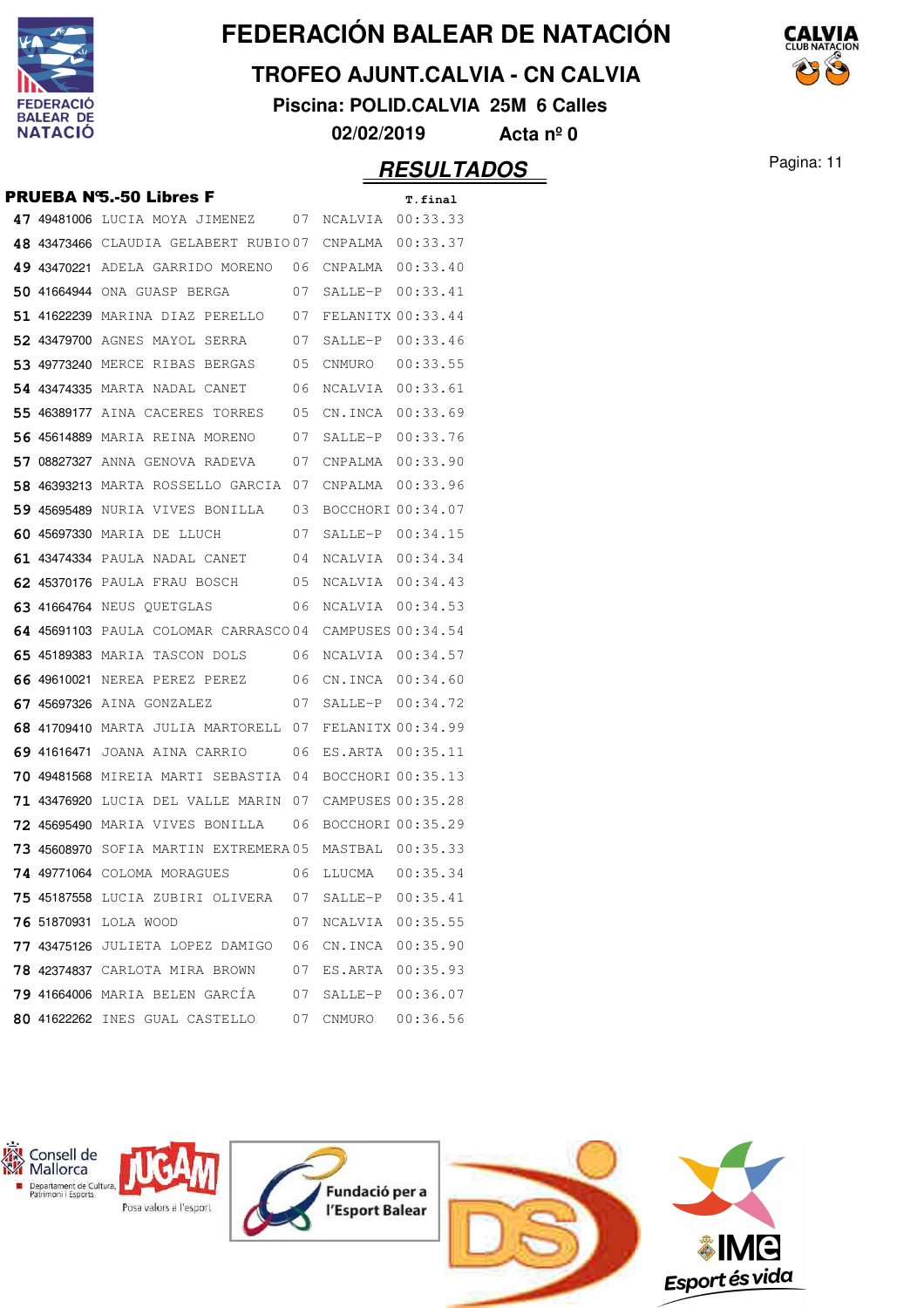

#### **TROFEO AJUNT.CALVIA - CN CALVIA**

**Piscina: POLID.CALVIA 25M 6 Calles**

**02/02/2019 Acta nº 0**

## Pagina: 12 **RESULTADOS**

|         | <b>PRUEBA N'S.-50 Libres F</b>                                 |                |                  | T.final                      |  |
|---------|----------------------------------------------------------------|----------------|------------------|------------------------------|--|
|         | 81 46389592 AROA HIDALGO CASTILLO 05 LLUCMA 00:36.64           |                |                  |                              |  |
|         | 82 43465336 LAIA M <sup>ª</sup> DE LA CRUZ 06 MASTBAL 00:36.65 |                |                  |                              |  |
|         | 83 45185729 MIREIA VANRELL 67 CNPALMA 00:36.95                 |                |                  |                              |  |
|         | 84 41623005 MARINA MESTRE VILLAN 07 ES.ARTA 00:36.96           |                |                  |                              |  |
|         | 85 41692085 ARIADNA REUS SANS 07                               |                |                  | CN.INCA 00:36.99             |  |
|         | 86 46394333 LUCIA VILAFRANCA MOYA 07                           |                | NCALVIA 00:37.14 |                              |  |
|         | 87 43464708 AINA SEGUI TOMAS 04                                |                | LLUCMA  00:37.44 |                              |  |
|         | 88 41662195 MARTA ROCA RODADO 07 CVOLTOR 00:37.46              |                |                  |                              |  |
|         | 89 45187771 LAURA RAMOS MAYOL 07 CAMPUSES 00:39.02             |                |                  |                              |  |
|         | 90 41622915 MARTA BORDOY CRUCERA 06 ES.ARTA 00:39.79           |                |                  |                              |  |
|         | 91 78221961 MARTA MOTA HOMAR 06 MASTBAL 00:41.25               |                |                  |                              |  |
|         | 92 45611761 AINA GARAU VILLALBA 06 LLUCMA 00:41.40             |                |                  |                              |  |
|         | 93 43479816 LUCIA MARTIN GINARD 07 CVOLTOR 00:45.15            |                |                  |                              |  |
|         | 41659496 PAULA CALDENTEY FERRER05 ES.ARTA                      |                |                  | Desc                         |  |
|         | 46389239 LEYRE LUMBRERAS ROJO 06 SALLE-P                       |                |                  | Desc                         |  |
|         | 43213212 AZUL DAINO VEGA 04 FELANITX                           |                |                  | Desc                         |  |
|         | 43475079 SARAH HOLGADO BARAHONA07 CNPALMA                      |                |                  | Desc                         |  |
|         | 43233207 MARINA BIBILONI COLL 02 AQUATICS                      |                |                  | Baja                         |  |
|         | 45696080 CLAUDIA AMENGUAL                                      |                | 05 CN.INCA       | Baja                         |  |
|         | 45698571 MARINA DAVIU BALLESTER05 LLUCMA                       |                |                  | Baja                         |  |
|         | 49613383 MARTINA FONT RUA 04 CAMPUSES                          |                |                  | Baja                         |  |
|         | 43466031 JULIA MARIANO VALDES 06 SALLE-P                       |                |                  | Baja                         |  |
|         | 45610448 ARIADNA ANAYA BAUZA 06                                |                | SALLE-P          | Baja                         |  |
|         | 45614949 JULIA MOREY REBASSA 06                                |                | SALLE-P          | Baja                         |  |
|         | 46391932 URSULA SALAS BASCUÑANA 06 SALLE-P                     |                |                  | Baja                         |  |
|         | 49868937 CARLA LLABRES PEDRET 06                               |                | SALLE-P          | Baja                         |  |
|         | 41618710 PAULA E. REHKUGLER 07 FELANITX                        |                |                  | Baja                         |  |
|         | 46388014 AINA THOMAS TABERNER                                  |                | 06 CNPALMA       | Baja                         |  |
|         | 41711682 GEMMA VALERA                                          |                | 07 CNPALMA       | Baja                         |  |
|         | <b>PRUEBA N'6.-8x50 Libres X</b>                               |                |                  | 50 m.<br>T.final             |  |
| 1 00883 | NCALVIA BENj-ABS                                               | $\overline{0}$ |                  | NCALVIA 03:53.08<br>00:34.35 |  |
|         | 04346877 ELLA VERMEER                                          |                | 2008             |                              |  |
| 2 01243 | CN.INCA BENj-ABS 0 CN.INCA 04:00.30                            |                |                  | 00:37.27                     |  |
|         | 46395107 SOFIA LOPEZ GUILLEN                                   |                | 2009             |                              |  |
|         |                                                                |                |                  |                              |  |